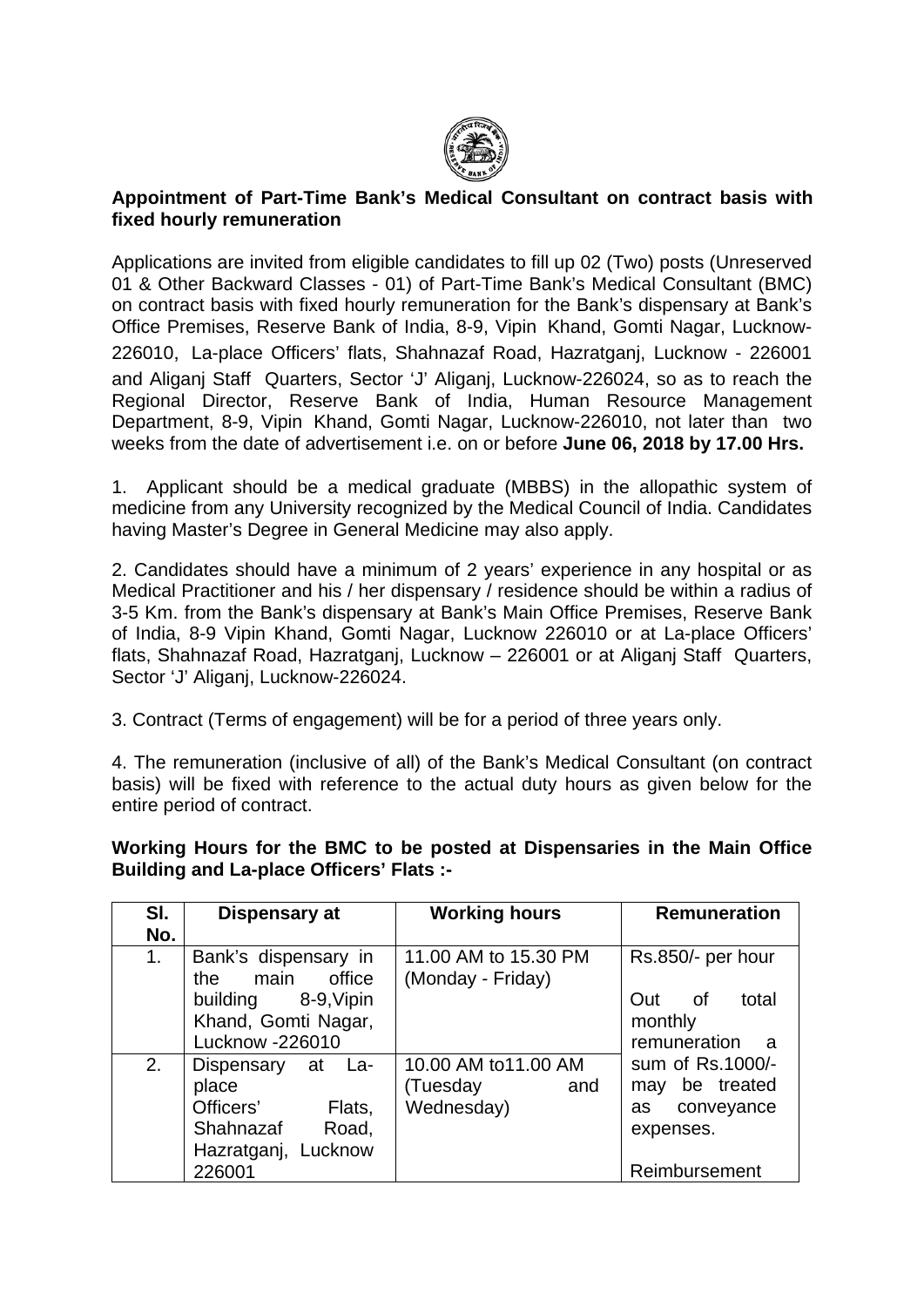|  | Οt | <b>Mobile</b>    |
|--|----|------------------|
|  |    | Charges          |
|  |    | Rs.1000/- (Per   |
|  |    | month) will also |
|  |    | be provided.     |

**Working Hours for the BMC to be posted at Dispensary in Aliganj Staff Quarters:-**

| SI.                   | Dispensary at                                                                    | <b>Working hours</b>                       | <b>Remuneration</b>                                                                                                                           |
|-----------------------|----------------------------------------------------------------------------------|--------------------------------------------|-----------------------------------------------------------------------------------------------------------------------------------------------|
| No.<br>1 <sub>1</sub> | Dispensary at Aliganj<br>Staff Quarters,<br>Sector-J, Aliganj,<br>Lucknow-226024 | 7.00 AM to 10.00 AM<br>(Monday – Saturday) | Rs.850/- per hour<br>Out<br>of<br>total<br>monthly<br>remuneration<br>- a<br>sum of Rs.1000/-<br>may be treated as<br>conveyance<br>expenses. |
|                       |                                                                                  |                                            | Reimbursement<br>Mobile<br>of<br>Charges<br>of<br>Rs.1000/-<br>(Per<br>month) will also<br>be provided.                                       |

5. The Bank reserves the right to review the rate of remuneration from time to time and **alter the duty hours at its discretion** in case it becomes expedient to suit administrative and operational requirements.

6. Application should be submitted in the [attached format](#page-7-0) only. The application should be sent in a cover superscripted **'Application for the post of Part-Time Medical Consultant on Contract Basis'**.

7. The Bank will conduct an interview for the short listed candidates. Apart from those who may be called for interview, Bank will not enter into any correspondence with the candidates who are not shortlisted for interview. Candidates selected for the post will be appointed subject to their being found medically fit and upon acceptance of Terms and Conditions of Contract as per [Annex -](#page-2-0) I and Code of Conduct as per [Annex -](#page-5-0) II.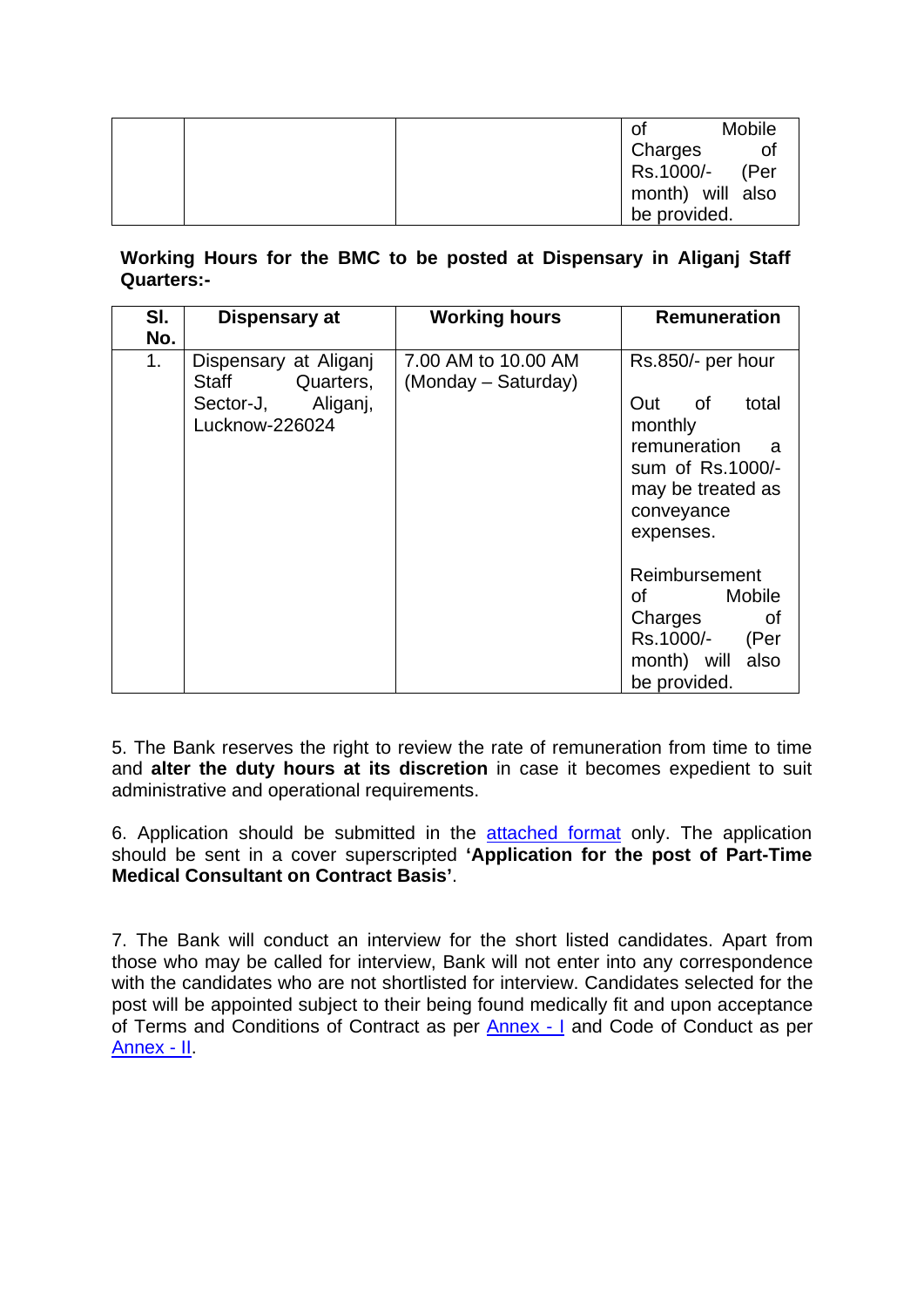### <span id="page-2-0"></span>**Engagement of the services of Medical Consultant (on contract basis) with fixed hourly remuneration - Terms and Conditions of the Contract**

1. One Medical Consultant has to attend to the Bank's dispensary at Bank's premises i.e. 8-9, Vipin Khand Gomti Nagar Lucknow–226010 with duty hours from 11.00 AM to15.30 PM on week days (Monday to Friday) excluding Bank holidays except days declared as holidays for purposes of half yearly closing and annual closing subject to the condition that the dispensary will not be kept closed for two successive days & at its dispensary at La-place Officers' Flats, Shahnazaf Road, Hazratganj, Lucknow-226001 from 10.00 AM to 11.00AM (Tuesday & Wednesday). The Bank may use the services of the Medical Consultant depending on necessity.

The other Medical Consultant has to attend to the dispensary at Aliganj Staff Quarters, Sector 'J', Aliganj, Lucknow-226024 from 07.00 AM to 10.00AM (From Monday to Saturday)

- 2. To give advice free of charge, prescribe medicines and administer injections free of charge to the members of the staff including touring staff of the Bank, the members of their families including dependent parents and retired employee members/their spouses who are members of the Medical Assistance Fund Scheme (MAFS), who present themselves during that time (the timings and/or duration may be changed as and when considered necessary by the Bank). To be available for consultation at his private clinic in urgent cases in respect of employees of the Bank at any time with charges at the rate prescribed in the schedule. The schedule of charges applicable to the Staff/Officers of the Bank would be made available on request.
- 3. To provide the facilities referred to in paragraph (2) above to the relatives of the employees who have been permitted to reside with them in the Staff Quarters and facilitate recovery of charges from the employees for credit to the Bank's account at the rates prescribed by the Bank from time to time.
- 4. To perform duties similar to those of a General Medical Practitioner irrespective of whatever post-graduate or other medical qualifications are possessed/may be acquired in future. To ensure that the qualifications that are held or acquired in future do not restrict in any manner from rendering the services required of a General Medical Practitioner and as per any stipulations by the Indian Medical Association, the qualifications that are held or acquired as the case may be comes into conflict with the Bank's requirements as indicated above, to work as a general practitioner. It will be required to ensure that no liability or responsibility on this account devolves on the Bank under any circumstances and shall indemnify and keep indemnified the Bank at all times against the same. The liabilities of the appointed Medical Consultant will be that of an independent contractor and not that of an agent of the Bank.
- 5. The duties of Medical Consultant at the RBI dispensary apart from other requirements as mentioned above will also include:

(i) Treatment of minor and major illness for which the employees and their dependents may call on him.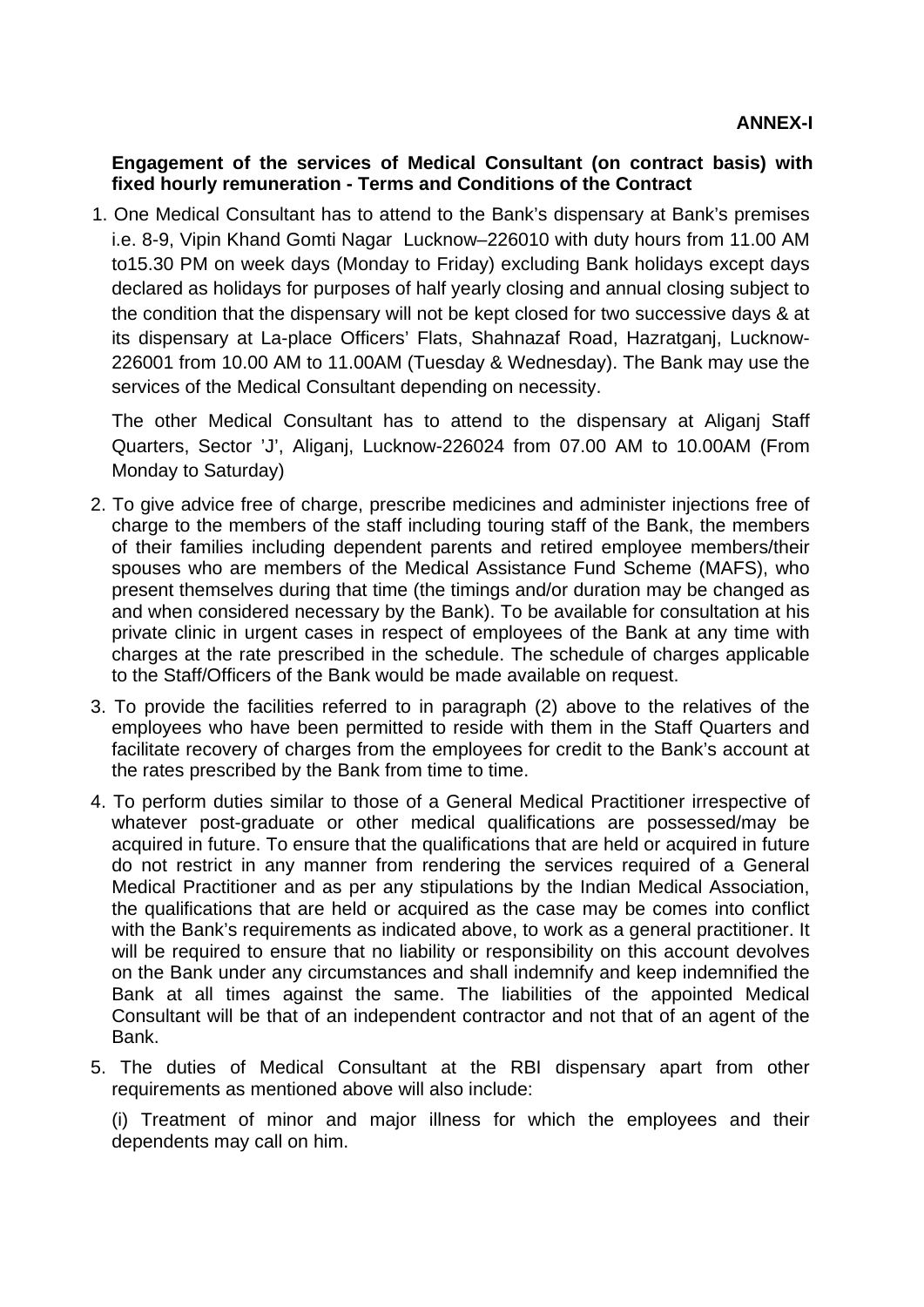(ii) Treatment of emergency cases brought to the dispensary or in the departments or in the Bank's premises or outside the Bank's premises and reference to appropriate Hospitals whenever called upon to attend even when such necessity arises outside normal working hours.

(iii) Administration of all types of injections with the responsibility for any untoward reaction if it occurs. As a rule, administration of injections by the Pharmacists in his absence is to be discouraged. To train the Pharmacists to administer routine and simple type of injections when the work is heavy.

- (iv) Handling the important dressings and minor surgeries.
- 6. To visit any member of the Bank's Staff staying in the Quarters whenever required to do so by the Bank and submit a report on their health. For such visits, a visit fee will be paid as per the schedule of rates fixed by the Bank.
- 7. To issue certificate in support of leave on medical grounds wherever necessary and countersign the certificates produced by the employees from other qualified medical practitioners, after satisfying about the genuineness of the case.
- 8. To attend on officers and members of their family at their residence when required by them and will be entitled to charge them a visit fee or consultation fee, as fixed by the Bank having regard to the local conditions. The visit fee/consultation fee, so fixed, will be inclusive of charges for administration of injections, etc. No other charges should be levied by him for such visits.
- 9. If and when required to do so, to certify in such form as may be prescribed by the Bank from time to time as to the state of health and/or fitness for service of any employee or any prospective employee who may be selected for appointment at any Office of the Bank.
- 10. To issue order forms (prescribed) on the approved chemists of the Bank for supply of special/costly drugs or injections required for curative purpose to the Bank's staff and forward copies thereof to the Bank for payment of the relative bills.
- 11. To use your good offices for securing hospital facilities in case the employees of the Bank or their families (for indoor hospitalization under Direct Settlement facility) require such facilities in the hospital.
- 12. To inspect the office premises/Staff Quarters and Officers' Quarters once a month and report whether they are kept in sanitary and hygienic condition.
- 13. To do prophylactic inoculations for typhoid, etc. and vaccination for small-pox whenever necessary.
- 14. To submit an annual report as on the  $30<sup>th</sup>$  June in the prescribed form on the general health of the staff.
- 15. Responsibilities for the proper storage of medicines and their distribution and arranging for the maintenance of all necessary records for the purpose.
- 16. To advise on drug indents, and to counter-check the drug stock-balance and consumption.
- 17. To give professional opinion including reasonableness of the cost of treatment pertaining to the various items of medical claims as and when the same are referred to him.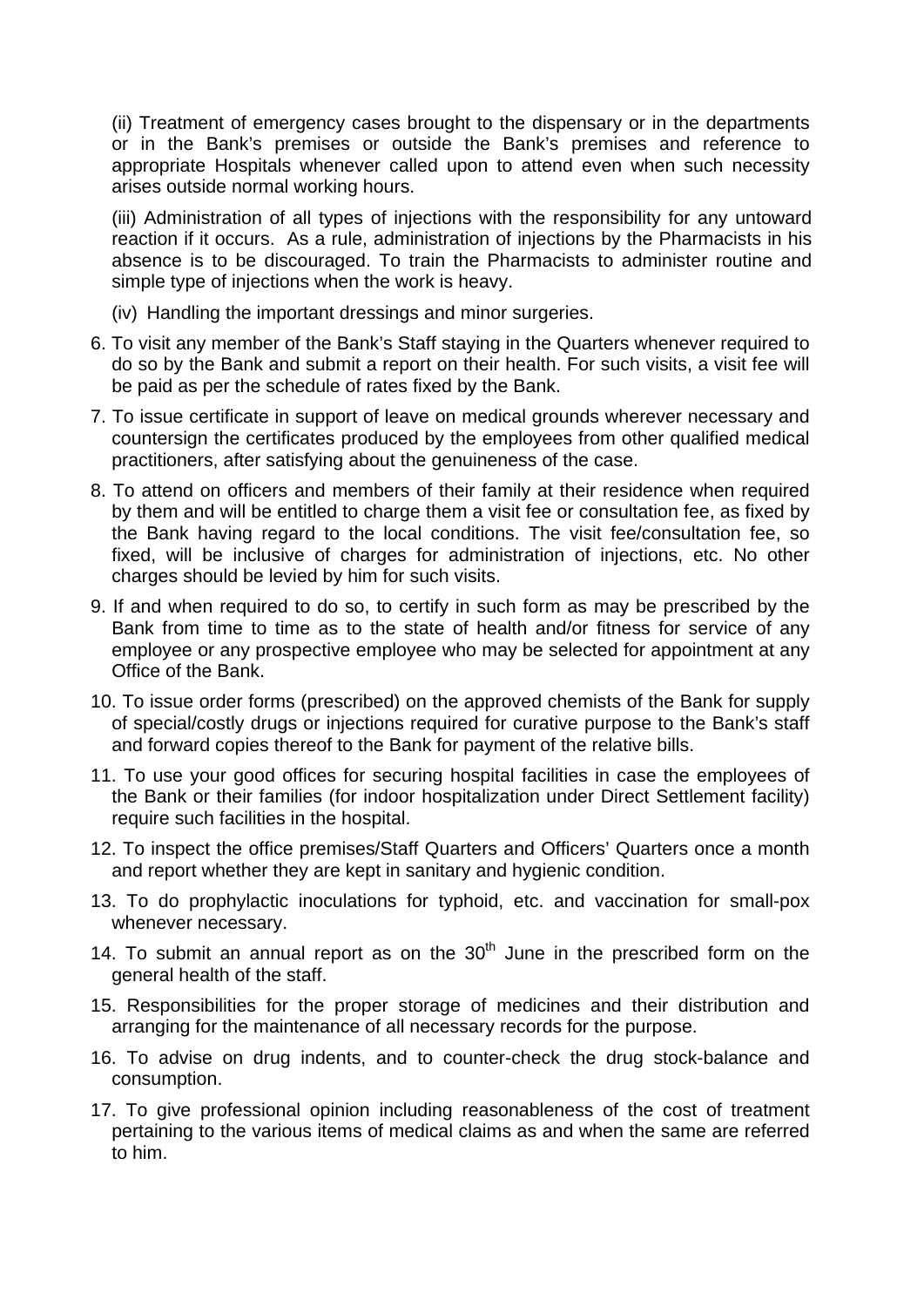- 18. To attend to any other work assigned by the Bank from time to time relating to administration of Bank's Medical Facilities Scheme and Medical Assistance Fund Scheme including dispensary facility as are generally performed/required to be performed by a General Medical Practitioner.
- 19. The remuneration is fixed at **Rs.850/- per hour for the period of contract**. The fixed remuneration is payable on a monthly basis. Further, no superannuation benefits viz. pension, Provident Fund or gratuity will be payable. No leave would be admissible. No perquisites/facilities also would be made available.

However, If required to attend the Dispensary on any public holiday a compensation of Rs.850/- per hour would be paid. Taxes on the income would be deducted at sources as per extant rates and Government notifications.

- 20. To make substitute arrangements acceptable to the Bank viz. in terms of qualification and experience in the event of absence from duty.
- 21. He will be under the administrative control of the Regional Director, Reserve Bank of India, Lucknow.
- 22. To adhere to the code of conduct as given in the Annex to this terms and conditions.
- 23. The contract will be valid for a period of three years from the date of engagement subject to his accepting the above terms and conditions and observing the code of conduct of the Bank as given in Annex-II. The contract will be reviewed every year.
- 24. The engagement under the contract is temporary. No claim shall lie for regular employment on that basis at any stage or for pay and perks payable to regular employees.
- 25. The contract will be terminable during the period of the contract, on three months' notice on either side or three months' remuneration in lieu thereof.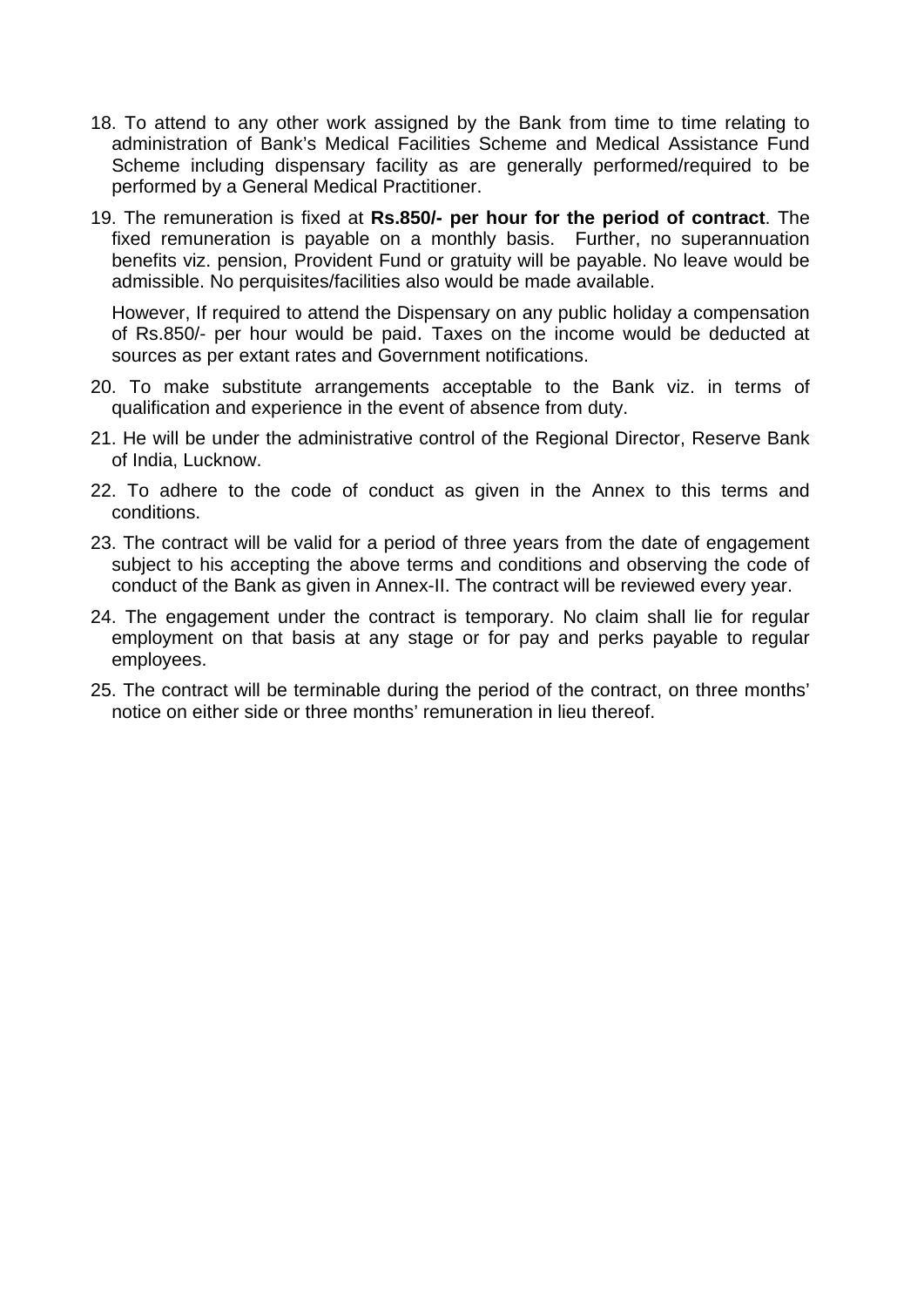# <span id="page-5-0"></span>**Code of Conduct for Medical Consultants whose services are engaged on contract on hourly basis with fixed remuneration**

1. Every Medical Consultant shall observe, comply with and obey all orders and directions which may from time to time be given to him by any person or persons under whose jurisdiction, superintendence or control he may for the time being be placed.

2. Every Medical Consultant shall maintain the strictest secrecy regarding the Bank's affairs and the affairs of its constituents and shall not divulge, directly or indirectly, any information of a confidential nature either to a member of the public or of the Bank's staff, unless compelled to do so by judicial or other authority, or unless instructed to do so by a superior officer in the discharge of his duties.

3. Every medical Consultant shall serve the Bank honestly and faithfully and shall use his utmost endeavors to promote the interests of the Bank, and shall show courtesy and attention in all transactions.

4. No Medical Consultant shall take an active part in politics or any political demonstration, or stand for election as member for a Municipal Council, District Board or any Legislative Body.

5. No Medical Consultant shall become or continue to be a member or office-bearer of, or be otherwise directly or indirectly associated with, any trade union or a federation of such trade union or resort to, or in any way abet, any form of strike or participate in any violent, unseemly or indecent demonstration in connection with any matter pertaining to his/her terms and conditions of contract.

6. No Medical Consultant may contribute to the press anything relating to the affairs of the Reserve Bank of India without the prior sanction in writing from the Bank or publish any document, paper, or information which may come into his possession in his capacity as Medical Consultant of the Bank.

7. A Medical Consultant shall not solicit or accept any gift from any employee.

8. A Medical Consultant shall not absent from his duties without the permission from the Bank and making alternate arrangement acceptable to the Bank during his absence. Such alternate arrangement shall not exceed five days at a time.

9. A Medical Consultant shall not outsource his service to the Bank.

10. A Medical Consultant shall-

a) strictly abide by any law relating to intoxicating drinks or drugs in force in any area in which he may, for the time being happen to be;

b) not be under the influence of any intoxicating drink or drug while on duty and shall also take care that performance of his duties at any time is not affected in any way by the influence of such drink or drug;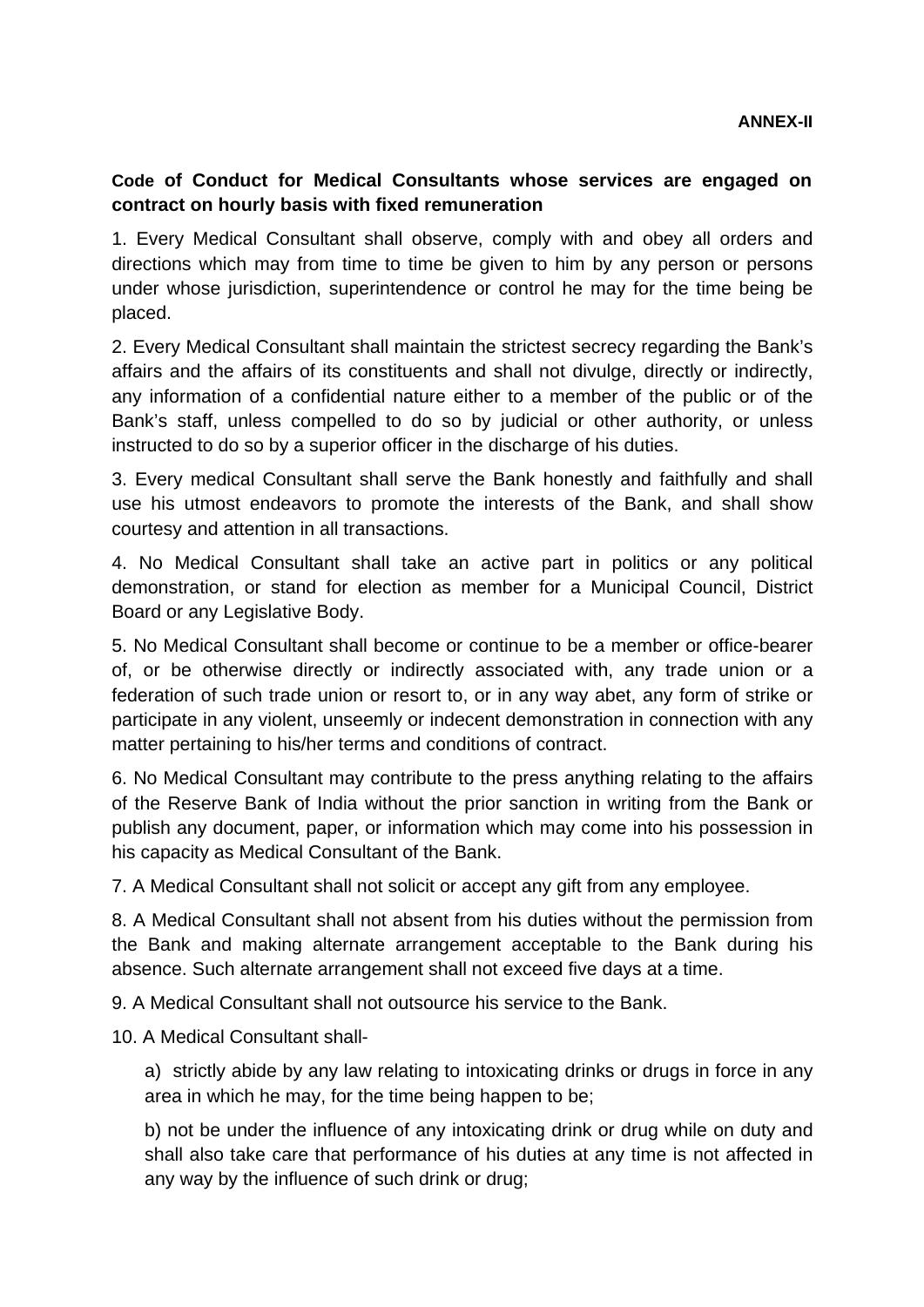- c) Refrain from consuming, in a public place, any intoxicating drink or drug;
- d) Not appear in a public place in a state of intoxication;
- e) Not use any intoxicating drink or drug to excess.

**Explanation**: The term "public place" would include clubs even exclusively meant for members where it is permissible for the members to invite non-members as guests, bars and restaurants, public conveyances and all other places to which the public have or are permitted to have access, whether on payment or otherwise.

11. No Medical Consultant shall indulge in any act of sexual harassment of any women employee (including contract labours) at work place.

**Explanation:** For this purpose, "Sexual Harassment" shall include such unwelcome sexually determined behaviour, whether directly or by implication as:-

- (a) Physical contact and advances,
- (b) Demand or request for sexual favours,
- (c) Sexually coloured remarks,
- (d) Showing pornography,
- (e) Any other unwelcome physical, verbal or non-verbal conduct of a sexual nature.

12. The contract is liable to be terminated if a Medical Consultant is arrested for debt or on a criminal charge or is detained in pursuance of any process of law.

13. Medical Consultant shall not give, solicit or receive nor shall offer to give solicit or receive, any gift, gratuity, commission or bonus in consideration of or return for the referring, recommending or procuring of any patient for medical, surgical or other treatment. You shall not directly or indirectly, participate in or be a party to act of division, transference, assignment, subordination, rebating, splitting or refunding of any fee for medical, surgical or other treatment.

14. The provision at 13 above shall apply with equal force to the referring, recommending or procuring by him or any person, specimen or material for diagnostic purposes or other study/work.

15. The contract is liable to be terminated in case a Medical Consultant commits a breach of the code of conduct of the Bank mentioned above or the terms and conditions of the contract accepted by him/her, displays negligence, inefficiency or indolence, or knowingly does anything detrimental to the interests of the Bank or in conflict with its instructions or is guilty of any other act of misconduct.

----------------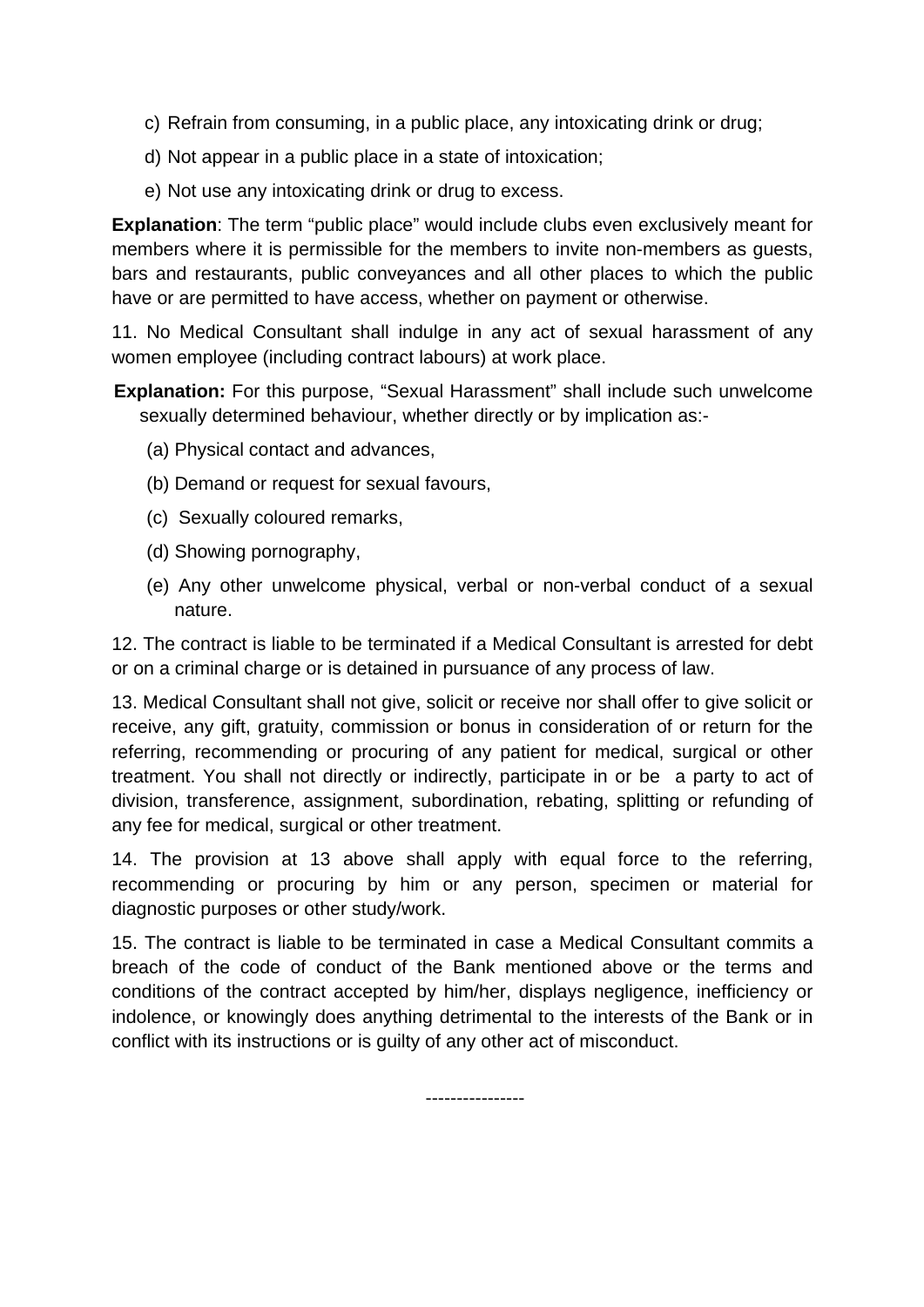

#### <span id="page-7-0"></span>**FORM OF APPLICATION FOR THE POST OF PART-TIME MEDICAL CONSULTANT ON CONTRACT BASIS WITH FIXED HOURLY REMUNERATION**

| 1. Name in full: Shri/Km./Smt.<br>(To be given in capital letters,<br>surname to be stated first)                                                                               |                          |                        | Fix recent<br>passport size<br>photo and<br>self-attest |
|---------------------------------------------------------------------------------------------------------------------------------------------------------------------------------|--------------------------|------------------------|---------------------------------------------------------|
| 2. (a) Address                                                                                                                                                                  | Dispensary               |                        | Residence                                               |
| 2. (b) Phone No.                                                                                                                                                                |                          |                        |                                                         |
| Mobile No.                                                                                                                                                                      |                          |                        |                                                         |
| E-Mail address                                                                                                                                                                  |                          |                        |                                                         |
| (c) Approximate distance from the<br>Bank's Dispensary at Bank's Main<br>Office<br><b>Premises Reserve</b><br>Bank of India, 8-9, Vipin_Khand,<br>Gomti Nagar, Lucknow - 226010 |                          |                        |                                                         |
| (d) Approximate distance from the<br>Aliganj Staff Quarters, Sector 'J',<br>Aliganj, Lucknow - 226024                                                                           |                          |                        |                                                         |
| 3. Date of birth and                                                                                                                                                            |                          |                        |                                                         |
| Age as on 31.01.2018                                                                                                                                                            |                          |                        |                                                         |
| 4. Place of birth and domicile                                                                                                                                                  |                          |                        |                                                         |
| 5. Nationality                                                                                                                                                                  |                          |                        |                                                         |
| 6. Educational Qualifications:                                                                                                                                                  |                          |                        |                                                         |
| Degree/Diploma                                                                                                                                                                  | <b>University/ Board</b> | <b>Year of Passing</b> | <b>Class/Rank</b>                                       |
|                                                                                                                                                                                 |                          |                        |                                                         |